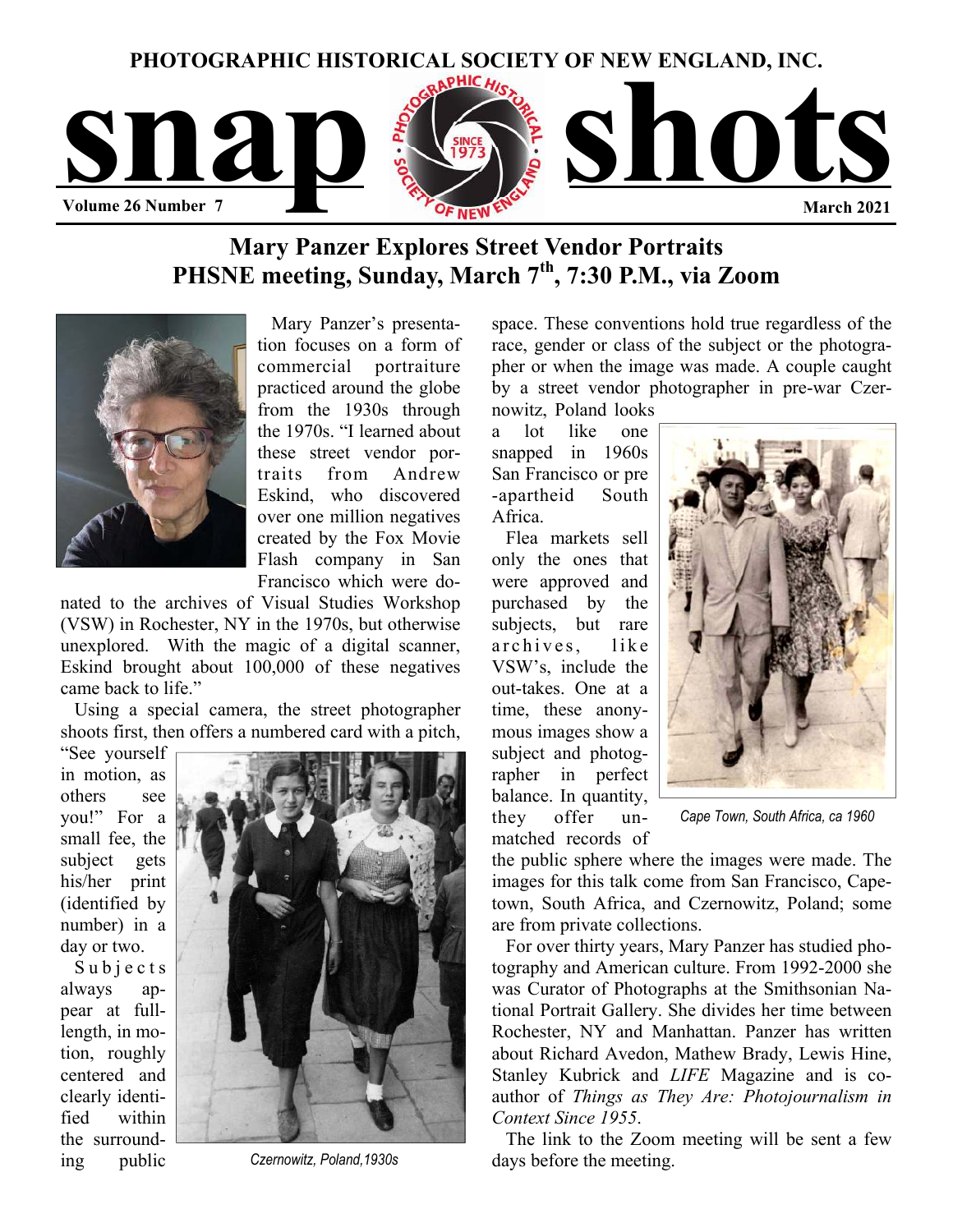#### **snap shots**

## **Adding to the Discussion and Correcting the Record: A Letter From a PHSNE Member**

Dear Snap Shots Editor:

 I enjoyed the article in the February *Snap Shots: View-Master Successful after Redesign*. However, as a long time View-Master fan and collector, I have to beg to differ with some of the information.

It begins by stating that a BULKY version of the

View-Master was introduced at the 1939 World's Fair in New York City, and that it was mainly used by PHOTOGRAPHERS. Although originally only sold in camera stores, the View-Master was always intended for the GEN-



*Model C View-Master Viewer 1947-1955* 

ERAL PUBLIC to be able to see the scenic wonders of the USA, and the world, in full color Kodachrome, which was relatively new in 1939. This was much more of a novelty, as the average snapshooters at the time were taking black and white prints.

 The first model View-Master viewer (Model A) that was introduced in 1939 was not bulky at all! It was no bigger, and not heavier than the model designed by

### **PHSNE Membership**

*New members are invited to join for half the rates for the first year.* Regular PHSNE membership (U.S. and Canada) is \$20 for students, \$40 for individuals and institutions, and \$45 for a family; foreign membership is \$50. Join or renew online at *<https://phsne.org/join>* or *<https://phsne.org/renew>*, or send a check in U.S. dollars, drawn on a U.S. bank or dollar denominated international money order. Please check the expiration date on the *snap shots* mailing label before sending in dues.

 Send payments, changes of address, and other contact information, to Joe Walters Jr, PHSNE Membership Chair, 47 Calvary St., Waltham MA 02453. (Call: 617-826-9294; email: *[membership-chair@phsne.org](mailto:%20membership-chair@phsne.org);* or use the Web form at *[https://](https://phsne.org/application) [phsne.org/application](https://phsne.org/application)*).

*snap shots***,** edited by Beverly Regelman, is published monthly, September through June, by the Photographic Historical Society of New England, Inc., 47 Calvary St., Waltham MA 02453. It is available at *<https://snapshots.phsne.org>* within a few days of mailing. Articles and exhibition/book reviews are always welcome. Send to *[snapshots@phsne.org](mailto:snapshots@phsne.org)* . Authors retain copyright to their original articles; however upon written application to the *snap shots* editor, PHSNE may grant non-profit societies with similar aims and interests a one-time right to reproduce a *snap shots* article as long as the author and source are credited and a complimentary copy of the publication is sent to PHSNE.

Charles Harrison referred to in the article. However, this first model opened up like a clamshell, the View-Master reel had to be placed on the half with a spindle in the center, and then closed for viewing. The material it was made from was prone to warp. This was improved with the Model B viewer introduced in 1944. It

> was more robust, but still had the clamshell design.

> The third model View-Master viewer (Model C) was the first model to have a slot to simply slip the View-Master reel into. It was designed by William B. Gruber,

the original designer of the View-Master Reels and Viewers. It was made from 1947-1955. It is robustly built from Bakelite which seems to hold up well, even after over 50 years. It has glass lenses which are easy to clean on the inside surfaces by popping off the retaining clips that hold the diffusers in place and using a long cotton swab.

 According to the book *View-Master Memories* by Mary Ann and Wolfgang Sell, the Harrison designed viewer "moved the company into injection molding with plastic products rather than compression molding using bakelite. By changing the viewer's composition, it became easier to produce more viewers for less money. Thus production swelled during this period (*<http://www.3dstereo.com/viewmaster/bkn-vmm.html>*),

 The big change for View-Master came around 1955 when they bought out the Tru-Vue company. Along with that purchase came the rights to use Disney characters for their reels. By moving beyond the scenic market (although they had children's reels from very early on) they also changed their marketing to also sell the product in toy stores.

 As far as I know, the View-Master viewer and reels were ALWAYS a successful product, up until recent years when the company was bought out and became a tiny part of a much larger company which tried to switch over to a digital based viewer. That being said, the original style reels continue to be made, but with a significantly smaller number of available titles.

 For a great web site to see all of the models of View-Master viewers see *[https://www.viewmaster.co.uk.](https://www.viewmaster.co.uk)* 

Sincerely, David Starkman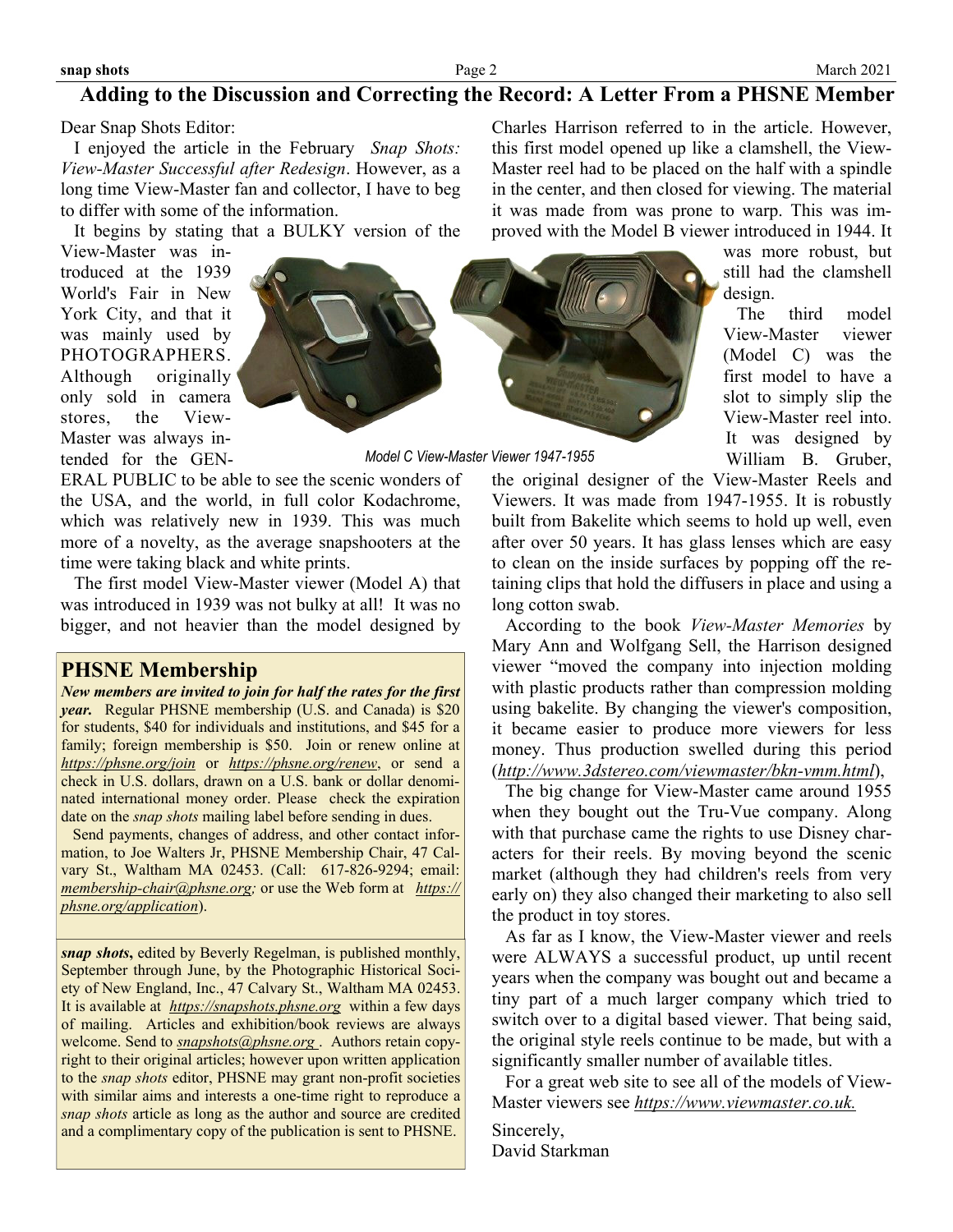# **Yashika Mat-124 G, a Rolleiflex "Wannabe"**

 Manufactured from 1970—1986 in Japan, the Yashika Mat-124 G was "the last twin lens reflex ever produced by Yashica, and the most advanced. Designed as a Rolleiflex copy, the Mat-124 G features a four-element, 80mm f/3.5 lens set of the better "Yashinon" variety, [Copal SV] shutter speeds from 1-second to 1/500th [plus B], an aperture range of f/3.5 - f/32, a bright ground-glass viewing screen, a crank arm film advance, and ergonomic aperture/ shutter controls" (*<https://tinyurl.com/ycogdak5>*).

 The Mat-124 G was successful at a time when similar cameras were becoming outdated. It replaced the Yashika Mat 124 (produced until 1970).



According to camerawiki, "Since the camera is basically a R o l l e i f l e x copy, the controls take a similar configuration. Build quality is very good …. The 4 e l e m e n t 80mm f/3.5 Y a s h i n o n (taking) lens cannot be considered of equal quality compared to the Rollei's, however it produces very good results, e s p e c i a l l y when stopped down to f/8- 16" (*[http://](http://camera-wiki.org/wiki/Yashica_6%C3%976_TLR_(crank_advance))*

### *[camera-wiki.org/wiki/Yashica\\_6%C3%976\\_TLR\\_](http://camera-wiki.org/wiki/Yashica_6%C3%976_TLR_(crank_advance)) [\(crank\\_advance\)](http://camera-wiki.org/wiki/Yashica_6%C3%976_TLR_(crank_advance))*.

 Some features of the Rollei were not copied: "Unlike some Rolliflex models in sportfinder mode there is no additional mirror to reflect a portion of the screen to check focus in this set-up."

 Both the Mat-124 and the Mat-124 G are compatible with Bay I (bayonet type) lens accessories used by Rolleiflex. "The focusing screen is used with the



camera at waist-level. The sportsfinder, incorporated in the focusing hood, is operational by pushing the front cover backwards. According to the instruction booklet, it comes in handy for snapshots or when shooting fast-

moving objects at eye-level."

 A 3x diopter loupe allows for critical focusing, and a Copal SV shutter permits speeds up to 1/500 sec., plus B. Features include a film emulsion reminder dial (settings include Day Reversal, Day Negative, Tungsten Reversal, B&W, and Empty), a self-timer, flash sync with electronic x and bulb m modes, and a coupled match-needle exposure meter. The exposure meter uses discontinued mercury cells, but adapters for modern batteries are widely available. The cameras use either 120 or 220 film.

 There are few differences between the 124 and 124 G, and most are cosmetic. One feature difference is that the 124 G has a pressure plate that slides to adjust to 12 or 24 exposure settings; on the 124 the plate pulls out and rotates.

 The Yashica Mat-124 B is a variation of the 124 G but without an exposure meter. The base of the camera has a locking knob .

 The Brooklyn Film Camera site notes that, "While this camera was manufactured with a built-in light meter, age has rendered them quite inaccurate or non -functional. We recommend using an external meter for optimal results (many smartphone apps are quite wonderful for this by the way)."